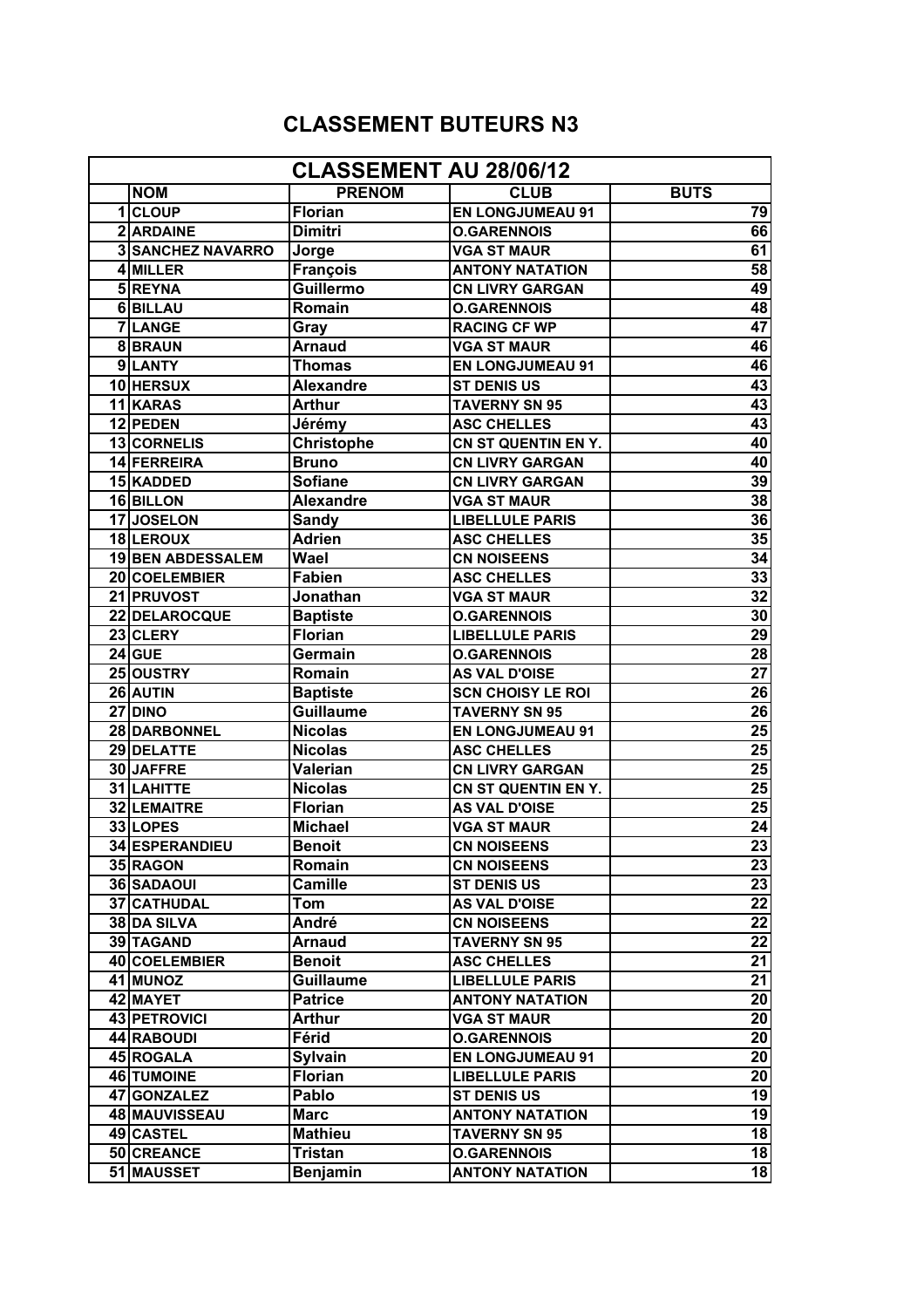| 52 SOLAIRE          | William            | <b>EN LONGJUMEAU 91</b>  | 18                      |
|---------------------|--------------------|--------------------------|-------------------------|
| 53 DUVAL            | <b>Thomas</b>      | <b>ANTONY NATATION</b>   | $\overline{17}$         |
| 54 MESUREUR         | <b>Nicolas</b>     | <b>CN LIVRY GARGAN</b>   | $\overline{17}$         |
| 55 ASHTON           | <b>Christophe</b>  | <b>LIBELLULE PARIS</b>   | 16                      |
| 56 BORJI            | <b>Mehdi</b>       | <b>ST DENIS US</b>       | $\overline{16}$         |
| 57 CAVAILLE         | <b>Antoine</b>     | <b>ST DENIS US</b>       | 16                      |
| 58 CROISSANT        | Jérémie            | <b>LIBELLULE PARIS</b>   | 16                      |
| 59 GIOVANNI         | <b>Alexis</b>      | <b>CN LIVRY GARGAN</b>   | 16                      |
| 60 MAGDELAINE       | <b>Malcom</b>      | <b>ANTONY NATATION</b>   | 16                      |
| 61 ETCHEBERRY       | Lylian             | <b>ASC CHELLES</b>       | 15                      |
| 62 LOUNIS           | Riwan              | <b>SCN CHOISY LE ROI</b> | 15                      |
| 63 BOUSSAC          | <b>Dorian</b>      | <b>AS VAL D'OISE</b>     | 14                      |
| 64 DENEFLE          | Romain             | <b>RACING CF WP</b>      | 14                      |
| 65 FERHAD           | <b>Nessim</b>      | <b>ST DENIS US</b>       | 14                      |
| 66 GONZALEZ         | José-Olivier       | CN ST QUENTIN EN Y.      | 14                      |
| 67 MICHEL           | <b>Nicolas</b>     | CN ST QUENTIN EN Y.      | 14                      |
| 68 DECOT            | Geoffrey           | <b>TAVERNY SN 95</b>     | 13                      |
| 69 EMERY            | Noé                | <b>AS VAL D'OISE</b>     | 13                      |
| 70 GARCIA           | Anthony            | <b>ASC CHELLES</b>       | 13                      |
| <b>71 GLUSKO</b>    | Oleg               | <b>RACING CF WP</b>      | 13                      |
| 72 TAVERNE          | Rémy               | <b>ASC CHELLES</b>       | 13                      |
| 73 VADUREL          | Waren              | <b>TAVERNY SN 95</b>     | $\overline{13}$         |
| 74 BIDI BOUTTIER    | <b>Clément</b>     | <b>AS VAL D'OISE</b>     | $\overline{12}$         |
| 75 BITTEBIERE       | <b>Maxime</b>      | <b>SCN CHOISY LE ROI</b> | 12                      |
| 76 BOUTROS          | Frédérique         | <b>SCN CHOISY LE ROI</b> | 12                      |
| <b>77 BOURGOGNE</b> | Victor             | <b>CN NOISEENS</b>       | 11                      |
| 78 CHERNAI          | Tarek              | <b>SCN CHOISY LE ROI</b> | 11                      |
| <b>79 JACOBEE</b>   | <b>Xavier</b>      | <b>VGA ST MAUR</b>       | 11                      |
| 80 LAURENDON        | Cédric             | <b>O.GARENNOIS</b>       | 11                      |
| 81 PERLOFF          | Cyril              | <b>VGA ST MAUR</b>       | 11                      |
| 82 PUICHAFRAY       | <b>Maxime</b>      | <b>ST DENIS US</b>       | 11                      |
| 83 SADONES          | <b>Christopher</b> | <b>LIBELLULE PARIS</b>   | 11                      |
| 84 SEVO             | <b>Nikola</b>      | <b>ASC CHELLES</b>       | 11                      |
| 85 HENRION          | <b>Adrien</b>      | <b>SCN CHOISY LE ROI</b> | 10                      |
| 86 LE BRAS          | <b>Arthur</b>      | <b>TAVERNY SN 95</b>     | 10                      |
| 87 MARKUS           | <b>Florian</b>     | <b>LIBELLULE PARIS</b>   | 10                      |
| 88 MATOUK           | <b>Maxime</b>      | <b>CN LIVRY GARGAN</b>   | 10                      |
| 89 MODENESE         | <b>Sylvain</b>     | CN ST QUENTIN EN Y.      | 10                      |
| 90 POIRIER          | Julien             | CN ST QUENTIN EN Y.      | 10                      |
| 91 ZARADER          | <b>Pierre</b>      | <b>AS VAL D'OISE</b>     | 10                      |
| 92 BEN ABDESSALEM   | Marwan             | <b>CN NOISEENS</b>       | $\boldsymbol{9}$        |
| 93 DEBAR-LEDUC      | Lucas              | <b>CN LIVRY GARGAN</b>   | $\overline{9}$          |
| 94 DESSALIEN        | <b>Matthieu</b>    | <b>RACING CF WP</b>      | $\overline{\mathbf{9}}$ |
| 95 ERHSTEIN         | <b>Eric</b>        | CN ST QUENTIN EN Y.      | $\overline{9}$          |
| 96 GILANTOLI        | Renaud             | <b>ANTONY NATATION</b>   | $\boldsymbol{9}$        |
| 97 GOULARD          | Cyril              | <b>ST DENIS US</b>       | $\boldsymbol{9}$        |
| 98 HIRRIEN          | <b>Nicolas</b>     | <b>AS VAL D'OISE</b>     | $\boldsymbol{9}$        |
| <b>99 ILIC</b>      | Aleksandar         | <b>CN NOISEENS</b>       | $\overline{9}$          |
| 100 MAHOUIN         | Rémi               | <b>SCN CHOISY LE ROI</b> | $\overline{9}$          |
| 101 MOREAU          | Vincent            | <b>CN NOISEENS</b>       | $\overline{9}$          |
| 102 PELICIOLLI      | Lucas              | <b>RACING CF WP</b>      | $\overline{9}$          |
| 103 RALITE          | Tom                | <b>AS VAL D'OISE</b>     | $\overline{9}$          |
| 104 REBIFFE         | Jason              | <b>ASC CHELLES</b>       | $\overline{9}$          |
| $105$ SAUX          | Thomas             | <b>CN LIVRY GARGAN</b>   | $\overline{9}$          |
| 106 SEDILLIERE      | <b>Christopher</b> | <b>AS VAL D'OISE</b>     | $\overline{9}$          |
| 107 ANTONELLI       | <b>Fabrice</b>     | <b>SCN CHOISY LE ROI</b> | $\infty$                |
|                     |                    |                          |                         |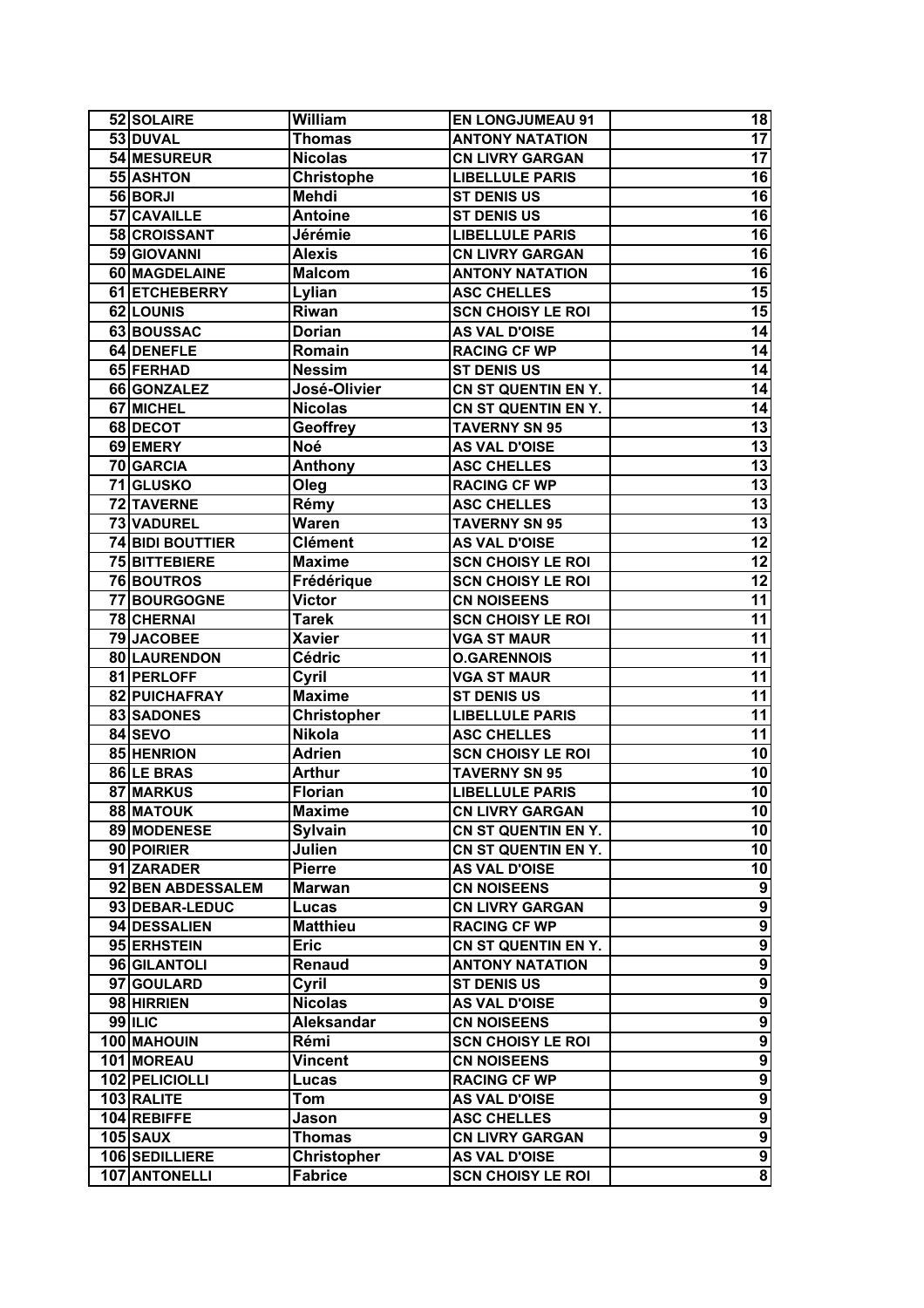| 108 BOURDECHE           | Tristan           | <b>TAVERNY SN 95</b>                             | 8                       |
|-------------------------|-------------------|--------------------------------------------------|-------------------------|
| 109 CHIRAT              | Jonathan          | <b>CN NOISEENS</b>                               | $\overline{\mathbf{8}}$ |
| 110 COCHAIN             | Youri             | <b>TAVERNY SN 95</b>                             | $\overline{\mathbf{8}}$ |
| 111 GANTOIS             | <b>Sébastien</b>  | <b>CN NOISEENS</b>                               | $\overline{\mathbf{8}}$ |
| 112 HUBERT              | <b>Thierry</b>    | <b>SCN CHOISY LE ROI</b>                         | $\overline{\mathbf{8}}$ |
| 113 KIENLEN             | <b>Antoine</b>    | <b>LIBELLULE PARIS</b>                           | 8                       |
| 114 LAGAERT             | <b>Hadrien</b>    | <b>ASC CHELLES</b>                               | $\overline{\mathbf{8}}$ |
| 115 LAMBERT             | <b>Wilhem</b>     | <b>ANTONY NATATION</b>                           | $\overline{\mathbf{8}}$ |
| 116 MOKHTAR             | Medhi             | <b>SCN CHOISY LE ROI</b>                         | $\overline{\mathbf{8}}$ |
| 117 VAYERATTA           | <b>Mathieu</b>    | <b>SCN CHOISY LE ROI</b>                         | $\overline{\mathbf{8}}$ |
| 118 AMIMER              | <b>Naguim</b>     | <b>ST DENIS US</b>                               | 7                       |
| 119 BALES               | Vincent           | <b>LIBELLULE PARIS</b>                           | $\overline{\mathbf{7}}$ |
| 120 BARGAS              | Raphaël           | <b>O.GARENNOIS</b>                               | $\overline{\mathbf{7}}$ |
| 121 BEAUCHER-HAPPE      | <b>Etienne</b>    | <b>VGA ST MAUR</b>                               | $\overline{\mathbf{7}}$ |
| 122 BITEAU              | <b>Florent</b>    | <b>CN LIVRY GARGAN</b>                           |                         |
| 123 BREYTON             | <b>Clément</b>    | <b>EN LONGJUMEAU 91</b>                          | $\overline{\mathbf{7}}$ |
| 124 CHARLETOUX          | Bertrand          | <b>SCN CHOISY LE ROI</b>                         | $\overline{\mathbf{7}}$ |
| 125 CLISSON             | Benjamin          | <b>O.GARENNOIS</b>                               | $\overline{\mathbf{7}}$ |
| 126 LATINOVIC           | Bojan             | <b>LIBELLULE PARIS</b>                           | $\overline{\mathbf{7}}$ |
| 127 MENGELLE            | Julien            | <b>AS VAL D'OISE</b>                             | $\overline{\mathbf{7}}$ |
| 128 SAIDI               | Issam             | <b>RACING CF WP</b>                              | $\overline{\mathbf{7}}$ |
| 129 TAGAND              | <b>Fabien</b>     | <b>TAVERNY SN 95</b>                             | 7                       |
| 130 ACEBES              | Thomas            | <b>CN NOISEENS</b>                               | 6                       |
| 131 APANASENKO          | <b>Maxime</b>     | <b>RACING CF WP</b>                              | $\overline{\mathbf{6}}$ |
| 132 BLANQUART           | Frédérique        | <b>O.GARENNOIS</b>                               | $\overline{\mathbf{6}}$ |
| 133 BOUIH               | <b>David</b>      | <b>AS VAL D'OISE</b>                             | $\overline{\mathbf{6}}$ |
| 134 DEFOORT             | <b>Etienne</b>    | CN ST QUENTIN EN Y.                              | $\overline{\mathbf{6}}$ |
| 135 DUHAUTOY            | <b>Alexandre</b>  | <b>TAVERNY SN 95</b>                             | $\bf 6$                 |
| 136 DUTRIEUX            | <b>Pierre</b>     | <b>EN LONGJUMEAU 91</b>                          | $\overline{\mathbf{6}}$ |
| 137 EL HAIDAOUI         | <b>Nicolas</b>    | <b>AS VAL D'OISE</b>                             | 6                       |
| 138 LENFANT             | <b>Benjamin</b>   | <b>RACING CF WP</b>                              | 6                       |
| 139 LEROUX              | Edgar             | <b>VGA ST MAUR</b>                               | $\overline{\mathbf{6}}$ |
| 140 MENES               | <b>Nicolas</b>    | <b>VGA ST MAUR</b>                               | $\overline{6}$          |
| 141 RENAUD              | <b>Clément</b>    | CN ST QUENTIN EN Y.                              | $\overline{6}$          |
| $\overline{142}$ THIVIN | <b>Clément</b>    | <b>O.GARENNOIS</b>                               | $\overline{6}$          |
| 143 TOURETTE            | <b>Bastien</b>    | <b>CN NOISEENS</b>                               | $\overline{\mathbf{6}}$ |
| 144 BEAUMELOU           | Maxime            | <b>AS VAL D'OISE</b>                             | 5                       |
| 145 CAVAILLE            | Thomas            | <b>ST DENIS US</b>                               | $\overline{\mathbf{5}}$ |
| 146 CHATELIER           | <b>Benjamin</b>   | <b>CN NOISEENS</b>                               | ${\bf 5}$               |
| 147 DANGUY              | Lawrence          | <b>EN LONGJUMEAU 91</b>                          | 5                       |
| 148 DESRIVIERES         | <b>Baptiste</b>   | <b>SCN CHOISY LE ROI</b>                         | $\overline{\mathbf{5}}$ |
| 149 DUFOUR              | David             | <b>CN LIVRY GARGAN</b>                           | $\overline{\mathbf{5}}$ |
| 150 GERRY               | <b>Patrick</b>    | <b>RACING CF WP</b>                              | $\overline{\mathbf{5}}$ |
| 151 GRINCOURT           | Fabien            | <b>AS VAL D'OISE</b>                             | $\overline{\mathbf{5}}$ |
| 152 GUILBERT            | Antonin           | <b>CN NOISEENS</b>                               | $\overline{\mathbf{5}}$ |
| $153$ KLEIN             | Antoine           | CN ST QUENTIN EN Y.                              | $\overline{\mathbf{5}}$ |
| <b>154 MROZ</b>         | <b>Maximilien</b> | CN ST QUENTIN EN Y.                              | $\overline{\mathbf{5}}$ |
| 155 PEIGNE              | Loïc              | <b>VGA ST MAUR</b>                               | 5                       |
| 156 PROVOST             | Robin             | <b>AS VAL D'OISE</b>                             | $\overline{\mathbf{5}}$ |
| $157$ RAHN              | <b>Martin</b>     |                                                  | $\overline{\mathbf{5}}$ |
| 158 VOIVENEL            | Arnaud            | <b>LIBELLULE PARIS</b><br><b>LIBELLULE PARIS</b> | $\overline{\mathbf{5}}$ |
|                         |                   |                                                  | $\overline{\mathbf{4}}$ |
| 159 ARNAULT             | Jean-François     | <b>EN LONGJUMEAU 91</b>                          |                         |
| 160 BENALI              | Zakariya          | <b>ASC CHELLES</b>                               | 4                       |
| 161 BUSSON              | Fabien            | <b>RACING CF WP</b>                              | 4                       |
| 162 CARUSO              | Valerio           | <b>LIBELLULE PARIS</b>                           | 4                       |
| 163 CHELGHOUM           | Yanis             | <b>TAVERNY SN 95</b>                             | $\overline{\mathbf{4}}$ |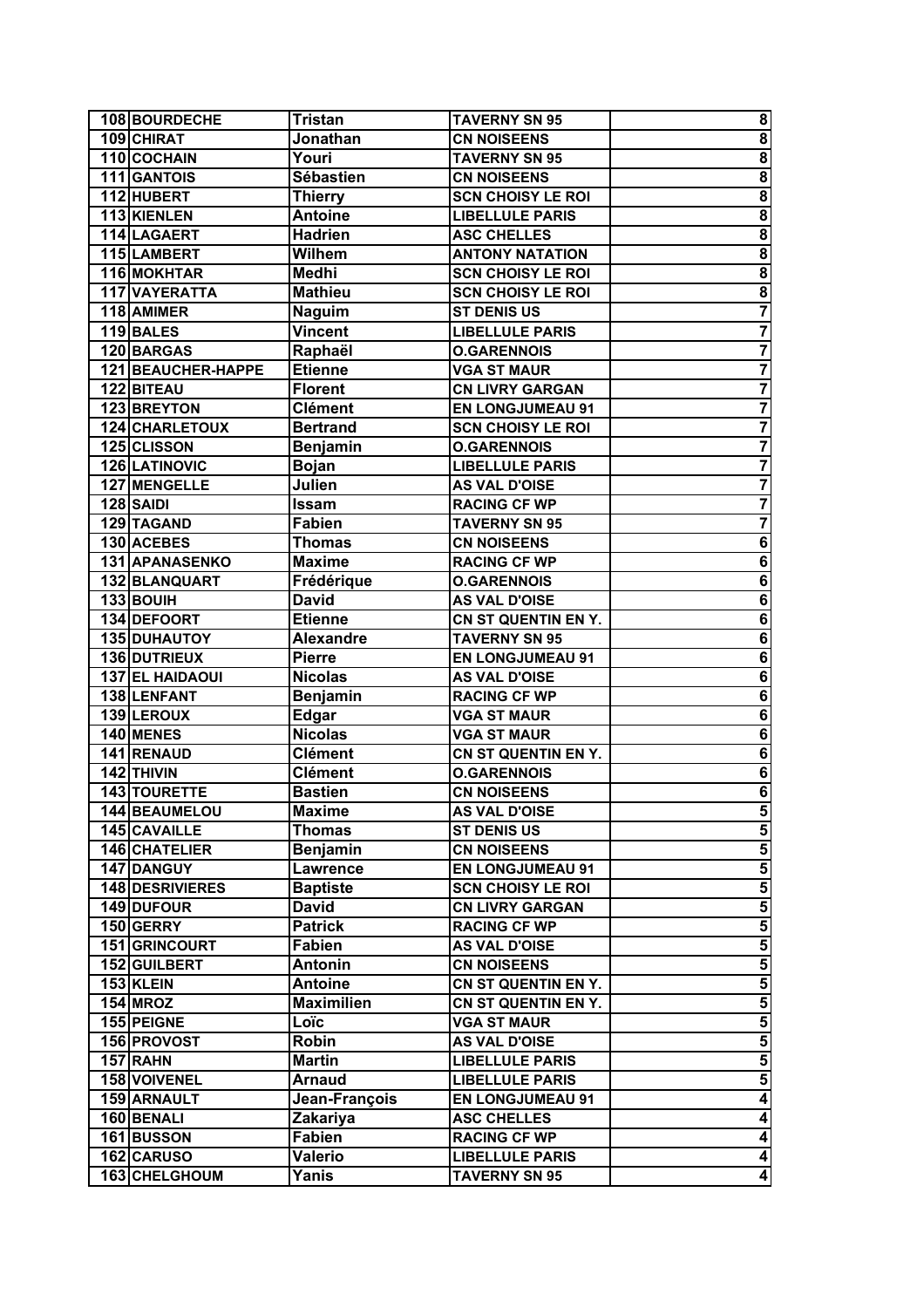| 165 ECORCHARD<br><b>Florent</b><br><b>O.GARENNOIS</b><br>4<br>166 FRANCHI<br><b>Clément</b><br>CN ST QUENTIN EN Y.<br>4<br>167 GODIMUS<br><b>Damien</b><br><b>ST DENIS US</b><br>4<br>168 GOMES<br><b>SCN CHOISY LE ROI</b><br>4<br><b>Dylan</b><br>169 LACALLE<br><b>ANTONY NATATION</b><br><b>Denis</b><br>4<br>170 LANZETTA<br>4<br><b>Pietro</b><br><b>RACING CF WP</b><br><b>Vuong-Kevin</b><br>$171$ LE<br><b>ANTONY NATATION</b><br>4<br>4<br>172 LE GRAND<br><b>VGA ST MAUR</b><br>Xavier<br>4<br>173 MAISETTI<br>Olivier<br><b>RACING CF WP</b><br>174 MONTASSIER<br><b>Guillaume</b><br>4<br>CN ST QUENTIN EN Y.<br>175 RODRIGUEZ<br><b>RACING CF WP</b><br>4<br><b>Maxime</b><br>3<br>176 ANGELY<br>Christopher<br>CN ST QUENTIN EN Y.<br>$\overline{3}$<br><b>177 AOUN</b><br><b>Sabri</b><br><b>ANTONY NATATION</b><br>$\overline{\mathbf{3}}$<br>178 BALDET<br>Macéo<br><b>SCN CHOISY LE ROI</b><br>$\overline{\mathbf{3}}$<br><b>179 BIBIN</b><br><b>CN LIVRY GARGAN</b><br>Lazarre<br>$\overline{\mathbf{3}}$<br>180 BLOT DUPIN<br><b>VGA ST MAUR</b><br><b>François</b><br>$\overline{\mathbf{3}}$<br>181 BOURGAIN<br><b>Charles</b><br>CN ST QUENTIN EN Y.<br>$\overline{3}$<br>182 CARRIERE<br><b>Matthieu</b><br><b>O.GARENNOIS</b><br>$\overline{\mathbf{3}}$<br><b>Alexandar</b><br>183 GUEDDAR<br><b>SCN CHOISY LE ROI</b><br>$\overline{\mathbf{3}}$<br><b>Guillaume</b><br><b>VGA ST MAUR</b><br>184 JANNIC<br>$\overline{\mathbf{3}}$<br><b>185 LOUE</b><br>Frédéric<br><b>EN LONGJUMEAU 91</b><br>$\overline{\mathbf{3}}$<br>Frédéric<br><b>LIBELLULE PARIS</b><br>186 SOGNO<br>$\overline{\mathbf{3}}$<br>187 SPIES<br><b>Aymeric</b><br><b>RACING CF WP</b><br>$\overline{\mathbf{3}}$<br>188 THEPAUT<br><b>Pierre</b><br><b>ANTONY NATATION</b><br>$\overline{\mathbf{3}}$<br><b>189 VILLEMONTEIX</b><br>Julien<br><b>LIBELLULE PARIS</b><br>190 ZAMAOUI<br>Atif<br><b>LIBELLULE PARIS</b><br>$\overline{2}$<br>191 ABECASSIS<br>Julian<br><b>VGA ST MAUR</b><br>$\overline{\mathbf{2}}$<br>192 ALQUEZAR<br>Carlos<br><b>RACING CF WP</b><br>$\overline{\mathbf{2}}$<br><b>193 ARNE</b><br>Loïc<br><b>TAVERNY SN 95</b><br>$\overline{\mathbf{2}}$<br>194 BREHIER<br><b>Pierre</b><br><b>LIBELLULE PARIS</b><br>$\overline{2}$<br>195 CALOT<br><b>Baptiste</b><br><b>RACING CF WP</b><br>$\overline{2}$<br>196 CARRUCCI<br>Lionel<br><b>RACING CF WP</b><br>$\overline{\mathbf{2}}$<br>197 CARTIER<br><b>Thomas</b><br><b>ST DENIS US</b><br>198 COURBIN<br><b>SCN CHOISY LE ROI</b><br>Grégory<br><b>Vincent</b><br>199 DAVID<br><b>LIBELLULE PARIS</b><br>200 DEBORTOLI<br><b>LIBELLULE PARIS</b><br>Romain<br>201 DELASSUS<br>Yannick<br><b>TAVERNY SN 95</b><br>$202$ EGO<br><b>TAVERNY SN 95</b><br><b>Vincent</b><br>203 GRAU<br><b>VGA ST MAUR</b><br>Roman<br>204 HEGERLE<br><b>Nicolas</b><br><b>RACING CF WP</b><br>205 HOCINE<br><b>SCN CHOISY LE ROI</b><br>Amine<br>206 HOLLOCOU<br><b>Pierrick</b><br><b>ANTONY NATATION</b><br><b>207 IVIC</b><br>Aleksa<br><b>CN LIVRY GARGAN</b><br>208 JEANSON<br><b>Nicolas</b><br><b>VGA ST MAUR</b><br>209 LAGAERT<br><b>Charles</b><br><b>ASC CHELLES</b><br>210 LE CORRE<br><b>Bastien</b><br><b>EN LONGJUMEAU 91</b><br>$211$ PUIG<br><b>Thomas</b><br><b>LIBELLULE PARIS</b><br>212 QUERE<br>Lionel<br>CN ST QUENTIN EN Y.<br>213 RADOVIC<br><b>Aleksandar</b><br><b>SCN CHOISY LE ROI</b><br>214 ROUILLE<br><b>Fabien</b><br><b>CN NOISEENS</b><br>215 TAGLIANI<br><b>LIBELLULE PARIS</b><br>Giacomo<br>216 TEYSSANDIER<br>Jérémy<br><b>ASC CHELLES</b><br>217 TIEN PHUC<br>Axel<br><b>O.GARENNOIS</b><br>218 ADARY<br>Abel<br><b>RACING CF WP</b><br>219 AMARDEILH<br><b>Marc</b><br><b>TAVERNY SN 95</b> | 164 CHERNAI | Reda | <b>SCN CHOISY LE ROI</b> | 4 |
|----------------------------------------------------------------------------------------------------------------------------------------------------------------------------------------------------------------------------------------------------------------------------------------------------------------------------------------------------------------------------------------------------------------------------------------------------------------------------------------------------------------------------------------------------------------------------------------------------------------------------------------------------------------------------------------------------------------------------------------------------------------------------------------------------------------------------------------------------------------------------------------------------------------------------------------------------------------------------------------------------------------------------------------------------------------------------------------------------------------------------------------------------------------------------------------------------------------------------------------------------------------------------------------------------------------------------------------------------------------------------------------------------------------------------------------------------------------------------------------------------------------------------------------------------------------------------------------------------------------------------------------------------------------------------------------------------------------------------------------------------------------------------------------------------------------------------------------------------------------------------------------------------------------------------------------------------------------------------------------------------------------------------------------------------------------------------------------------------------------------------------------------------------------------------------------------------------------------------------------------------------------------------------------------------------------------------------------------------------------------------------------------------------------------------------------------------------------------------------------------------------------------------------------------------------------------------------------------------------------------------------------------------------------------------------------------------------------------------------------------------------------------------------------------------------------------------------------------------------------------------------------------------------------------------------------------------------------------------------------------------------------------------------------------------------------------------------------------------------------------------------------------------------------------------------------------------------------------------------------------------------------------------------------------------------------------------------------------------------------------------------------------------------------------------------------------------------------------------------------------------------------------------------------------------------------------------------------------------------------------------------------------------------------------------------------------------|-------------|------|--------------------------|---|
|                                                                                                                                                                                                                                                                                                                                                                                                                                                                                                                                                                                                                                                                                                                                                                                                                                                                                                                                                                                                                                                                                                                                                                                                                                                                                                                                                                                                                                                                                                                                                                                                                                                                                                                                                                                                                                                                                                                                                                                                                                                                                                                                                                                                                                                                                                                                                                                                                                                                                                                                                                                                                                                                                                                                                                                                                                                                                                                                                                                                                                                                                                                                                                                                                                                                                                                                                                                                                                                                                                                                                                                                                                                                                                    |             |      |                          |   |
| $\overline{\mathbf{3}}$<br>$\overline{\mathbf{2}}$<br>$\overline{\mathbf{2}}$<br>2<br>$\overline{\mathbf{c}}$<br>$\mathbf{2}$<br>$\overline{\mathbf{2}}$<br>$\overline{2}$<br>$\overline{\mathbf{2}}$<br>$\overline{\mathbf{c}}$<br>$\overline{\mathbf{c}}$<br>$\overline{\mathbf{2}}$<br>$\mathbf{2}$<br>$\overline{\mathbf{2}}$<br>$\overline{\mathbf{2}}$<br>$\overline{\mathbf{2}}$<br>$\overline{\mathbf{2}}$<br>$\overline{\mathbf{2}}$<br>$\overline{\mathbf{2}}$<br>$\overline{\mathbf{2}}$<br>$\mathbf{2}$<br>$\mathbf 1$<br>$\mathbf{1}$                                                                                                                                                                                                                                                                                                                                                                                                                                                                                                                                                                                                                                                                                                                                                                                                                                                                                                                                                                                                                                                                                                                                                                                                                                                                                                                                                                                                                                                                                                                                                                                                                                                                                                                                                                                                                                                                                                                                                                                                                                                                                                                                                                                                                                                                                                                                                                                                                                                                                                                                                                                                                                                                                                                                                                                                                                                                                                                                                                                                                                                                                                                                                 |             |      |                          |   |
|                                                                                                                                                                                                                                                                                                                                                                                                                                                                                                                                                                                                                                                                                                                                                                                                                                                                                                                                                                                                                                                                                                                                                                                                                                                                                                                                                                                                                                                                                                                                                                                                                                                                                                                                                                                                                                                                                                                                                                                                                                                                                                                                                                                                                                                                                                                                                                                                                                                                                                                                                                                                                                                                                                                                                                                                                                                                                                                                                                                                                                                                                                                                                                                                                                                                                                                                                                                                                                                                                                                                                                                                                                                                                                    |             |      |                          |   |
|                                                                                                                                                                                                                                                                                                                                                                                                                                                                                                                                                                                                                                                                                                                                                                                                                                                                                                                                                                                                                                                                                                                                                                                                                                                                                                                                                                                                                                                                                                                                                                                                                                                                                                                                                                                                                                                                                                                                                                                                                                                                                                                                                                                                                                                                                                                                                                                                                                                                                                                                                                                                                                                                                                                                                                                                                                                                                                                                                                                                                                                                                                                                                                                                                                                                                                                                                                                                                                                                                                                                                                                                                                                                                                    |             |      |                          |   |
|                                                                                                                                                                                                                                                                                                                                                                                                                                                                                                                                                                                                                                                                                                                                                                                                                                                                                                                                                                                                                                                                                                                                                                                                                                                                                                                                                                                                                                                                                                                                                                                                                                                                                                                                                                                                                                                                                                                                                                                                                                                                                                                                                                                                                                                                                                                                                                                                                                                                                                                                                                                                                                                                                                                                                                                                                                                                                                                                                                                                                                                                                                                                                                                                                                                                                                                                                                                                                                                                                                                                                                                                                                                                                                    |             |      |                          |   |
|                                                                                                                                                                                                                                                                                                                                                                                                                                                                                                                                                                                                                                                                                                                                                                                                                                                                                                                                                                                                                                                                                                                                                                                                                                                                                                                                                                                                                                                                                                                                                                                                                                                                                                                                                                                                                                                                                                                                                                                                                                                                                                                                                                                                                                                                                                                                                                                                                                                                                                                                                                                                                                                                                                                                                                                                                                                                                                                                                                                                                                                                                                                                                                                                                                                                                                                                                                                                                                                                                                                                                                                                                                                                                                    |             |      |                          |   |
|                                                                                                                                                                                                                                                                                                                                                                                                                                                                                                                                                                                                                                                                                                                                                                                                                                                                                                                                                                                                                                                                                                                                                                                                                                                                                                                                                                                                                                                                                                                                                                                                                                                                                                                                                                                                                                                                                                                                                                                                                                                                                                                                                                                                                                                                                                                                                                                                                                                                                                                                                                                                                                                                                                                                                                                                                                                                                                                                                                                                                                                                                                                                                                                                                                                                                                                                                                                                                                                                                                                                                                                                                                                                                                    |             |      |                          |   |
|                                                                                                                                                                                                                                                                                                                                                                                                                                                                                                                                                                                                                                                                                                                                                                                                                                                                                                                                                                                                                                                                                                                                                                                                                                                                                                                                                                                                                                                                                                                                                                                                                                                                                                                                                                                                                                                                                                                                                                                                                                                                                                                                                                                                                                                                                                                                                                                                                                                                                                                                                                                                                                                                                                                                                                                                                                                                                                                                                                                                                                                                                                                                                                                                                                                                                                                                                                                                                                                                                                                                                                                                                                                                                                    |             |      |                          |   |
|                                                                                                                                                                                                                                                                                                                                                                                                                                                                                                                                                                                                                                                                                                                                                                                                                                                                                                                                                                                                                                                                                                                                                                                                                                                                                                                                                                                                                                                                                                                                                                                                                                                                                                                                                                                                                                                                                                                                                                                                                                                                                                                                                                                                                                                                                                                                                                                                                                                                                                                                                                                                                                                                                                                                                                                                                                                                                                                                                                                                                                                                                                                                                                                                                                                                                                                                                                                                                                                                                                                                                                                                                                                                                                    |             |      |                          |   |
|                                                                                                                                                                                                                                                                                                                                                                                                                                                                                                                                                                                                                                                                                                                                                                                                                                                                                                                                                                                                                                                                                                                                                                                                                                                                                                                                                                                                                                                                                                                                                                                                                                                                                                                                                                                                                                                                                                                                                                                                                                                                                                                                                                                                                                                                                                                                                                                                                                                                                                                                                                                                                                                                                                                                                                                                                                                                                                                                                                                                                                                                                                                                                                                                                                                                                                                                                                                                                                                                                                                                                                                                                                                                                                    |             |      |                          |   |
|                                                                                                                                                                                                                                                                                                                                                                                                                                                                                                                                                                                                                                                                                                                                                                                                                                                                                                                                                                                                                                                                                                                                                                                                                                                                                                                                                                                                                                                                                                                                                                                                                                                                                                                                                                                                                                                                                                                                                                                                                                                                                                                                                                                                                                                                                                                                                                                                                                                                                                                                                                                                                                                                                                                                                                                                                                                                                                                                                                                                                                                                                                                                                                                                                                                                                                                                                                                                                                                                                                                                                                                                                                                                                                    |             |      |                          |   |
|                                                                                                                                                                                                                                                                                                                                                                                                                                                                                                                                                                                                                                                                                                                                                                                                                                                                                                                                                                                                                                                                                                                                                                                                                                                                                                                                                                                                                                                                                                                                                                                                                                                                                                                                                                                                                                                                                                                                                                                                                                                                                                                                                                                                                                                                                                                                                                                                                                                                                                                                                                                                                                                                                                                                                                                                                                                                                                                                                                                                                                                                                                                                                                                                                                                                                                                                                                                                                                                                                                                                                                                                                                                                                                    |             |      |                          |   |
|                                                                                                                                                                                                                                                                                                                                                                                                                                                                                                                                                                                                                                                                                                                                                                                                                                                                                                                                                                                                                                                                                                                                                                                                                                                                                                                                                                                                                                                                                                                                                                                                                                                                                                                                                                                                                                                                                                                                                                                                                                                                                                                                                                                                                                                                                                                                                                                                                                                                                                                                                                                                                                                                                                                                                                                                                                                                                                                                                                                                                                                                                                                                                                                                                                                                                                                                                                                                                                                                                                                                                                                                                                                                                                    |             |      |                          |   |
|                                                                                                                                                                                                                                                                                                                                                                                                                                                                                                                                                                                                                                                                                                                                                                                                                                                                                                                                                                                                                                                                                                                                                                                                                                                                                                                                                                                                                                                                                                                                                                                                                                                                                                                                                                                                                                                                                                                                                                                                                                                                                                                                                                                                                                                                                                                                                                                                                                                                                                                                                                                                                                                                                                                                                                                                                                                                                                                                                                                                                                                                                                                                                                                                                                                                                                                                                                                                                                                                                                                                                                                                                                                                                                    |             |      |                          |   |
|                                                                                                                                                                                                                                                                                                                                                                                                                                                                                                                                                                                                                                                                                                                                                                                                                                                                                                                                                                                                                                                                                                                                                                                                                                                                                                                                                                                                                                                                                                                                                                                                                                                                                                                                                                                                                                                                                                                                                                                                                                                                                                                                                                                                                                                                                                                                                                                                                                                                                                                                                                                                                                                                                                                                                                                                                                                                                                                                                                                                                                                                                                                                                                                                                                                                                                                                                                                                                                                                                                                                                                                                                                                                                                    |             |      |                          |   |
|                                                                                                                                                                                                                                                                                                                                                                                                                                                                                                                                                                                                                                                                                                                                                                                                                                                                                                                                                                                                                                                                                                                                                                                                                                                                                                                                                                                                                                                                                                                                                                                                                                                                                                                                                                                                                                                                                                                                                                                                                                                                                                                                                                                                                                                                                                                                                                                                                                                                                                                                                                                                                                                                                                                                                                                                                                                                                                                                                                                                                                                                                                                                                                                                                                                                                                                                                                                                                                                                                                                                                                                                                                                                                                    |             |      |                          |   |
|                                                                                                                                                                                                                                                                                                                                                                                                                                                                                                                                                                                                                                                                                                                                                                                                                                                                                                                                                                                                                                                                                                                                                                                                                                                                                                                                                                                                                                                                                                                                                                                                                                                                                                                                                                                                                                                                                                                                                                                                                                                                                                                                                                                                                                                                                                                                                                                                                                                                                                                                                                                                                                                                                                                                                                                                                                                                                                                                                                                                                                                                                                                                                                                                                                                                                                                                                                                                                                                                                                                                                                                                                                                                                                    |             |      |                          |   |
|                                                                                                                                                                                                                                                                                                                                                                                                                                                                                                                                                                                                                                                                                                                                                                                                                                                                                                                                                                                                                                                                                                                                                                                                                                                                                                                                                                                                                                                                                                                                                                                                                                                                                                                                                                                                                                                                                                                                                                                                                                                                                                                                                                                                                                                                                                                                                                                                                                                                                                                                                                                                                                                                                                                                                                                                                                                                                                                                                                                                                                                                                                                                                                                                                                                                                                                                                                                                                                                                                                                                                                                                                                                                                                    |             |      |                          |   |
|                                                                                                                                                                                                                                                                                                                                                                                                                                                                                                                                                                                                                                                                                                                                                                                                                                                                                                                                                                                                                                                                                                                                                                                                                                                                                                                                                                                                                                                                                                                                                                                                                                                                                                                                                                                                                                                                                                                                                                                                                                                                                                                                                                                                                                                                                                                                                                                                                                                                                                                                                                                                                                                                                                                                                                                                                                                                                                                                                                                                                                                                                                                                                                                                                                                                                                                                                                                                                                                                                                                                                                                                                                                                                                    |             |      |                          |   |
|                                                                                                                                                                                                                                                                                                                                                                                                                                                                                                                                                                                                                                                                                                                                                                                                                                                                                                                                                                                                                                                                                                                                                                                                                                                                                                                                                                                                                                                                                                                                                                                                                                                                                                                                                                                                                                                                                                                                                                                                                                                                                                                                                                                                                                                                                                                                                                                                                                                                                                                                                                                                                                                                                                                                                                                                                                                                                                                                                                                                                                                                                                                                                                                                                                                                                                                                                                                                                                                                                                                                                                                                                                                                                                    |             |      |                          |   |
|                                                                                                                                                                                                                                                                                                                                                                                                                                                                                                                                                                                                                                                                                                                                                                                                                                                                                                                                                                                                                                                                                                                                                                                                                                                                                                                                                                                                                                                                                                                                                                                                                                                                                                                                                                                                                                                                                                                                                                                                                                                                                                                                                                                                                                                                                                                                                                                                                                                                                                                                                                                                                                                                                                                                                                                                                                                                                                                                                                                                                                                                                                                                                                                                                                                                                                                                                                                                                                                                                                                                                                                                                                                                                                    |             |      |                          |   |
|                                                                                                                                                                                                                                                                                                                                                                                                                                                                                                                                                                                                                                                                                                                                                                                                                                                                                                                                                                                                                                                                                                                                                                                                                                                                                                                                                                                                                                                                                                                                                                                                                                                                                                                                                                                                                                                                                                                                                                                                                                                                                                                                                                                                                                                                                                                                                                                                                                                                                                                                                                                                                                                                                                                                                                                                                                                                                                                                                                                                                                                                                                                                                                                                                                                                                                                                                                                                                                                                                                                                                                                                                                                                                                    |             |      |                          |   |
|                                                                                                                                                                                                                                                                                                                                                                                                                                                                                                                                                                                                                                                                                                                                                                                                                                                                                                                                                                                                                                                                                                                                                                                                                                                                                                                                                                                                                                                                                                                                                                                                                                                                                                                                                                                                                                                                                                                                                                                                                                                                                                                                                                                                                                                                                                                                                                                                                                                                                                                                                                                                                                                                                                                                                                                                                                                                                                                                                                                                                                                                                                                                                                                                                                                                                                                                                                                                                                                                                                                                                                                                                                                                                                    |             |      |                          |   |
|                                                                                                                                                                                                                                                                                                                                                                                                                                                                                                                                                                                                                                                                                                                                                                                                                                                                                                                                                                                                                                                                                                                                                                                                                                                                                                                                                                                                                                                                                                                                                                                                                                                                                                                                                                                                                                                                                                                                                                                                                                                                                                                                                                                                                                                                                                                                                                                                                                                                                                                                                                                                                                                                                                                                                                                                                                                                                                                                                                                                                                                                                                                                                                                                                                                                                                                                                                                                                                                                                                                                                                                                                                                                                                    |             |      |                          |   |
|                                                                                                                                                                                                                                                                                                                                                                                                                                                                                                                                                                                                                                                                                                                                                                                                                                                                                                                                                                                                                                                                                                                                                                                                                                                                                                                                                                                                                                                                                                                                                                                                                                                                                                                                                                                                                                                                                                                                                                                                                                                                                                                                                                                                                                                                                                                                                                                                                                                                                                                                                                                                                                                                                                                                                                                                                                                                                                                                                                                                                                                                                                                                                                                                                                                                                                                                                                                                                                                                                                                                                                                                                                                                                                    |             |      |                          |   |
|                                                                                                                                                                                                                                                                                                                                                                                                                                                                                                                                                                                                                                                                                                                                                                                                                                                                                                                                                                                                                                                                                                                                                                                                                                                                                                                                                                                                                                                                                                                                                                                                                                                                                                                                                                                                                                                                                                                                                                                                                                                                                                                                                                                                                                                                                                                                                                                                                                                                                                                                                                                                                                                                                                                                                                                                                                                                                                                                                                                                                                                                                                                                                                                                                                                                                                                                                                                                                                                                                                                                                                                                                                                                                                    |             |      |                          |   |
|                                                                                                                                                                                                                                                                                                                                                                                                                                                                                                                                                                                                                                                                                                                                                                                                                                                                                                                                                                                                                                                                                                                                                                                                                                                                                                                                                                                                                                                                                                                                                                                                                                                                                                                                                                                                                                                                                                                                                                                                                                                                                                                                                                                                                                                                                                                                                                                                                                                                                                                                                                                                                                                                                                                                                                                                                                                                                                                                                                                                                                                                                                                                                                                                                                                                                                                                                                                                                                                                                                                                                                                                                                                                                                    |             |      |                          |   |
|                                                                                                                                                                                                                                                                                                                                                                                                                                                                                                                                                                                                                                                                                                                                                                                                                                                                                                                                                                                                                                                                                                                                                                                                                                                                                                                                                                                                                                                                                                                                                                                                                                                                                                                                                                                                                                                                                                                                                                                                                                                                                                                                                                                                                                                                                                                                                                                                                                                                                                                                                                                                                                                                                                                                                                                                                                                                                                                                                                                                                                                                                                                                                                                                                                                                                                                                                                                                                                                                                                                                                                                                                                                                                                    |             |      |                          |   |
|                                                                                                                                                                                                                                                                                                                                                                                                                                                                                                                                                                                                                                                                                                                                                                                                                                                                                                                                                                                                                                                                                                                                                                                                                                                                                                                                                                                                                                                                                                                                                                                                                                                                                                                                                                                                                                                                                                                                                                                                                                                                                                                                                                                                                                                                                                                                                                                                                                                                                                                                                                                                                                                                                                                                                                                                                                                                                                                                                                                                                                                                                                                                                                                                                                                                                                                                                                                                                                                                                                                                                                                                                                                                                                    |             |      |                          |   |
|                                                                                                                                                                                                                                                                                                                                                                                                                                                                                                                                                                                                                                                                                                                                                                                                                                                                                                                                                                                                                                                                                                                                                                                                                                                                                                                                                                                                                                                                                                                                                                                                                                                                                                                                                                                                                                                                                                                                                                                                                                                                                                                                                                                                                                                                                                                                                                                                                                                                                                                                                                                                                                                                                                                                                                                                                                                                                                                                                                                                                                                                                                                                                                                                                                                                                                                                                                                                                                                                                                                                                                                                                                                                                                    |             |      |                          |   |
|                                                                                                                                                                                                                                                                                                                                                                                                                                                                                                                                                                                                                                                                                                                                                                                                                                                                                                                                                                                                                                                                                                                                                                                                                                                                                                                                                                                                                                                                                                                                                                                                                                                                                                                                                                                                                                                                                                                                                                                                                                                                                                                                                                                                                                                                                                                                                                                                                                                                                                                                                                                                                                                                                                                                                                                                                                                                                                                                                                                                                                                                                                                                                                                                                                                                                                                                                                                                                                                                                                                                                                                                                                                                                                    |             |      |                          |   |
|                                                                                                                                                                                                                                                                                                                                                                                                                                                                                                                                                                                                                                                                                                                                                                                                                                                                                                                                                                                                                                                                                                                                                                                                                                                                                                                                                                                                                                                                                                                                                                                                                                                                                                                                                                                                                                                                                                                                                                                                                                                                                                                                                                                                                                                                                                                                                                                                                                                                                                                                                                                                                                                                                                                                                                                                                                                                                                                                                                                                                                                                                                                                                                                                                                                                                                                                                                                                                                                                                                                                                                                                                                                                                                    |             |      |                          |   |
|                                                                                                                                                                                                                                                                                                                                                                                                                                                                                                                                                                                                                                                                                                                                                                                                                                                                                                                                                                                                                                                                                                                                                                                                                                                                                                                                                                                                                                                                                                                                                                                                                                                                                                                                                                                                                                                                                                                                                                                                                                                                                                                                                                                                                                                                                                                                                                                                                                                                                                                                                                                                                                                                                                                                                                                                                                                                                                                                                                                                                                                                                                                                                                                                                                                                                                                                                                                                                                                                                                                                                                                                                                                                                                    |             |      |                          |   |
|                                                                                                                                                                                                                                                                                                                                                                                                                                                                                                                                                                                                                                                                                                                                                                                                                                                                                                                                                                                                                                                                                                                                                                                                                                                                                                                                                                                                                                                                                                                                                                                                                                                                                                                                                                                                                                                                                                                                                                                                                                                                                                                                                                                                                                                                                                                                                                                                                                                                                                                                                                                                                                                                                                                                                                                                                                                                                                                                                                                                                                                                                                                                                                                                                                                                                                                                                                                                                                                                                                                                                                                                                                                                                                    |             |      |                          |   |
|                                                                                                                                                                                                                                                                                                                                                                                                                                                                                                                                                                                                                                                                                                                                                                                                                                                                                                                                                                                                                                                                                                                                                                                                                                                                                                                                                                                                                                                                                                                                                                                                                                                                                                                                                                                                                                                                                                                                                                                                                                                                                                                                                                                                                                                                                                                                                                                                                                                                                                                                                                                                                                                                                                                                                                                                                                                                                                                                                                                                                                                                                                                                                                                                                                                                                                                                                                                                                                                                                                                                                                                                                                                                                                    |             |      |                          |   |
|                                                                                                                                                                                                                                                                                                                                                                                                                                                                                                                                                                                                                                                                                                                                                                                                                                                                                                                                                                                                                                                                                                                                                                                                                                                                                                                                                                                                                                                                                                                                                                                                                                                                                                                                                                                                                                                                                                                                                                                                                                                                                                                                                                                                                                                                                                                                                                                                                                                                                                                                                                                                                                                                                                                                                                                                                                                                                                                                                                                                                                                                                                                                                                                                                                                                                                                                                                                                                                                                                                                                                                                                                                                                                                    |             |      |                          |   |
|                                                                                                                                                                                                                                                                                                                                                                                                                                                                                                                                                                                                                                                                                                                                                                                                                                                                                                                                                                                                                                                                                                                                                                                                                                                                                                                                                                                                                                                                                                                                                                                                                                                                                                                                                                                                                                                                                                                                                                                                                                                                                                                                                                                                                                                                                                                                                                                                                                                                                                                                                                                                                                                                                                                                                                                                                                                                                                                                                                                                                                                                                                                                                                                                                                                                                                                                                                                                                                                                                                                                                                                                                                                                                                    |             |      |                          |   |
|                                                                                                                                                                                                                                                                                                                                                                                                                                                                                                                                                                                                                                                                                                                                                                                                                                                                                                                                                                                                                                                                                                                                                                                                                                                                                                                                                                                                                                                                                                                                                                                                                                                                                                                                                                                                                                                                                                                                                                                                                                                                                                                                                                                                                                                                                                                                                                                                                                                                                                                                                                                                                                                                                                                                                                                                                                                                                                                                                                                                                                                                                                                                                                                                                                                                                                                                                                                                                                                                                                                                                                                                                                                                                                    |             |      |                          |   |
|                                                                                                                                                                                                                                                                                                                                                                                                                                                                                                                                                                                                                                                                                                                                                                                                                                                                                                                                                                                                                                                                                                                                                                                                                                                                                                                                                                                                                                                                                                                                                                                                                                                                                                                                                                                                                                                                                                                                                                                                                                                                                                                                                                                                                                                                                                                                                                                                                                                                                                                                                                                                                                                                                                                                                                                                                                                                                                                                                                                                                                                                                                                                                                                                                                                                                                                                                                                                                                                                                                                                                                                                                                                                                                    |             |      |                          |   |
|                                                                                                                                                                                                                                                                                                                                                                                                                                                                                                                                                                                                                                                                                                                                                                                                                                                                                                                                                                                                                                                                                                                                                                                                                                                                                                                                                                                                                                                                                                                                                                                                                                                                                                                                                                                                                                                                                                                                                                                                                                                                                                                                                                                                                                                                                                                                                                                                                                                                                                                                                                                                                                                                                                                                                                                                                                                                                                                                                                                                                                                                                                                                                                                                                                                                                                                                                                                                                                                                                                                                                                                                                                                                                                    |             |      |                          |   |
|                                                                                                                                                                                                                                                                                                                                                                                                                                                                                                                                                                                                                                                                                                                                                                                                                                                                                                                                                                                                                                                                                                                                                                                                                                                                                                                                                                                                                                                                                                                                                                                                                                                                                                                                                                                                                                                                                                                                                                                                                                                                                                                                                                                                                                                                                                                                                                                                                                                                                                                                                                                                                                                                                                                                                                                                                                                                                                                                                                                                                                                                                                                                                                                                                                                                                                                                                                                                                                                                                                                                                                                                                                                                                                    |             |      |                          |   |
|                                                                                                                                                                                                                                                                                                                                                                                                                                                                                                                                                                                                                                                                                                                                                                                                                                                                                                                                                                                                                                                                                                                                                                                                                                                                                                                                                                                                                                                                                                                                                                                                                                                                                                                                                                                                                                                                                                                                                                                                                                                                                                                                                                                                                                                                                                                                                                                                                                                                                                                                                                                                                                                                                                                                                                                                                                                                                                                                                                                                                                                                                                                                                                                                                                                                                                                                                                                                                                                                                                                                                                                                                                                                                                    |             |      |                          |   |
|                                                                                                                                                                                                                                                                                                                                                                                                                                                                                                                                                                                                                                                                                                                                                                                                                                                                                                                                                                                                                                                                                                                                                                                                                                                                                                                                                                                                                                                                                                                                                                                                                                                                                                                                                                                                                                                                                                                                                                                                                                                                                                                                                                                                                                                                                                                                                                                                                                                                                                                                                                                                                                                                                                                                                                                                                                                                                                                                                                                                                                                                                                                                                                                                                                                                                                                                                                                                                                                                                                                                                                                                                                                                                                    |             |      |                          |   |
|                                                                                                                                                                                                                                                                                                                                                                                                                                                                                                                                                                                                                                                                                                                                                                                                                                                                                                                                                                                                                                                                                                                                                                                                                                                                                                                                                                                                                                                                                                                                                                                                                                                                                                                                                                                                                                                                                                                                                                                                                                                                                                                                                                                                                                                                                                                                                                                                                                                                                                                                                                                                                                                                                                                                                                                                                                                                                                                                                                                                                                                                                                                                                                                                                                                                                                                                                                                                                                                                                                                                                                                                                                                                                                    |             |      |                          |   |
|                                                                                                                                                                                                                                                                                                                                                                                                                                                                                                                                                                                                                                                                                                                                                                                                                                                                                                                                                                                                                                                                                                                                                                                                                                                                                                                                                                                                                                                                                                                                                                                                                                                                                                                                                                                                                                                                                                                                                                                                                                                                                                                                                                                                                                                                                                                                                                                                                                                                                                                                                                                                                                                                                                                                                                                                                                                                                                                                                                                                                                                                                                                                                                                                                                                                                                                                                                                                                                                                                                                                                                                                                                                                                                    |             |      |                          |   |
|                                                                                                                                                                                                                                                                                                                                                                                                                                                                                                                                                                                                                                                                                                                                                                                                                                                                                                                                                                                                                                                                                                                                                                                                                                                                                                                                                                                                                                                                                                                                                                                                                                                                                                                                                                                                                                                                                                                                                                                                                                                                                                                                                                                                                                                                                                                                                                                                                                                                                                                                                                                                                                                                                                                                                                                                                                                                                                                                                                                                                                                                                                                                                                                                                                                                                                                                                                                                                                                                                                                                                                                                                                                                                                    |             |      |                          |   |
|                                                                                                                                                                                                                                                                                                                                                                                                                                                                                                                                                                                                                                                                                                                                                                                                                                                                                                                                                                                                                                                                                                                                                                                                                                                                                                                                                                                                                                                                                                                                                                                                                                                                                                                                                                                                                                                                                                                                                                                                                                                                                                                                                                                                                                                                                                                                                                                                                                                                                                                                                                                                                                                                                                                                                                                                                                                                                                                                                                                                                                                                                                                                                                                                                                                                                                                                                                                                                                                                                                                                                                                                                                                                                                    |             |      |                          |   |
|                                                                                                                                                                                                                                                                                                                                                                                                                                                                                                                                                                                                                                                                                                                                                                                                                                                                                                                                                                                                                                                                                                                                                                                                                                                                                                                                                                                                                                                                                                                                                                                                                                                                                                                                                                                                                                                                                                                                                                                                                                                                                                                                                                                                                                                                                                                                                                                                                                                                                                                                                                                                                                                                                                                                                                                                                                                                                                                                                                                                                                                                                                                                                                                                                                                                                                                                                                                                                                                                                                                                                                                                                                                                                                    |             |      |                          |   |
|                                                                                                                                                                                                                                                                                                                                                                                                                                                                                                                                                                                                                                                                                                                                                                                                                                                                                                                                                                                                                                                                                                                                                                                                                                                                                                                                                                                                                                                                                                                                                                                                                                                                                                                                                                                                                                                                                                                                                                                                                                                                                                                                                                                                                                                                                                                                                                                                                                                                                                                                                                                                                                                                                                                                                                                                                                                                                                                                                                                                                                                                                                                                                                                                                                                                                                                                                                                                                                                                                                                                                                                                                                                                                                    |             |      |                          |   |
|                                                                                                                                                                                                                                                                                                                                                                                                                                                                                                                                                                                                                                                                                                                                                                                                                                                                                                                                                                                                                                                                                                                                                                                                                                                                                                                                                                                                                                                                                                                                                                                                                                                                                                                                                                                                                                                                                                                                                                                                                                                                                                                                                                                                                                                                                                                                                                                                                                                                                                                                                                                                                                                                                                                                                                                                                                                                                                                                                                                                                                                                                                                                                                                                                                                                                                                                                                                                                                                                                                                                                                                                                                                                                                    |             |      |                          |   |
|                                                                                                                                                                                                                                                                                                                                                                                                                                                                                                                                                                                                                                                                                                                                                                                                                                                                                                                                                                                                                                                                                                                                                                                                                                                                                                                                                                                                                                                                                                                                                                                                                                                                                                                                                                                                                                                                                                                                                                                                                                                                                                                                                                                                                                                                                                                                                                                                                                                                                                                                                                                                                                                                                                                                                                                                                                                                                                                                                                                                                                                                                                                                                                                                                                                                                                                                                                                                                                                                                                                                                                                                                                                                                                    |             |      |                          |   |
|                                                                                                                                                                                                                                                                                                                                                                                                                                                                                                                                                                                                                                                                                                                                                                                                                                                                                                                                                                                                                                                                                                                                                                                                                                                                                                                                                                                                                                                                                                                                                                                                                                                                                                                                                                                                                                                                                                                                                                                                                                                                                                                                                                                                                                                                                                                                                                                                                                                                                                                                                                                                                                                                                                                                                                                                                                                                                                                                                                                                                                                                                                                                                                                                                                                                                                                                                                                                                                                                                                                                                                                                                                                                                                    |             |      |                          |   |
|                                                                                                                                                                                                                                                                                                                                                                                                                                                                                                                                                                                                                                                                                                                                                                                                                                                                                                                                                                                                                                                                                                                                                                                                                                                                                                                                                                                                                                                                                                                                                                                                                                                                                                                                                                                                                                                                                                                                                                                                                                                                                                                                                                                                                                                                                                                                                                                                                                                                                                                                                                                                                                                                                                                                                                                                                                                                                                                                                                                                                                                                                                                                                                                                                                                                                                                                                                                                                                                                                                                                                                                                                                                                                                    |             |      |                          |   |
|                                                                                                                                                                                                                                                                                                                                                                                                                                                                                                                                                                                                                                                                                                                                                                                                                                                                                                                                                                                                                                                                                                                                                                                                                                                                                                                                                                                                                                                                                                                                                                                                                                                                                                                                                                                                                                                                                                                                                                                                                                                                                                                                                                                                                                                                                                                                                                                                                                                                                                                                                                                                                                                                                                                                                                                                                                                                                                                                                                                                                                                                                                                                                                                                                                                                                                                                                                                                                                                                                                                                                                                                                                                                                                    |             |      |                          |   |
|                                                                                                                                                                                                                                                                                                                                                                                                                                                                                                                                                                                                                                                                                                                                                                                                                                                                                                                                                                                                                                                                                                                                                                                                                                                                                                                                                                                                                                                                                                                                                                                                                                                                                                                                                                                                                                                                                                                                                                                                                                                                                                                                                                                                                                                                                                                                                                                                                                                                                                                                                                                                                                                                                                                                                                                                                                                                                                                                                                                                                                                                                                                                                                                                                                                                                                                                                                                                                                                                                                                                                                                                                                                                                                    |             |      |                          |   |